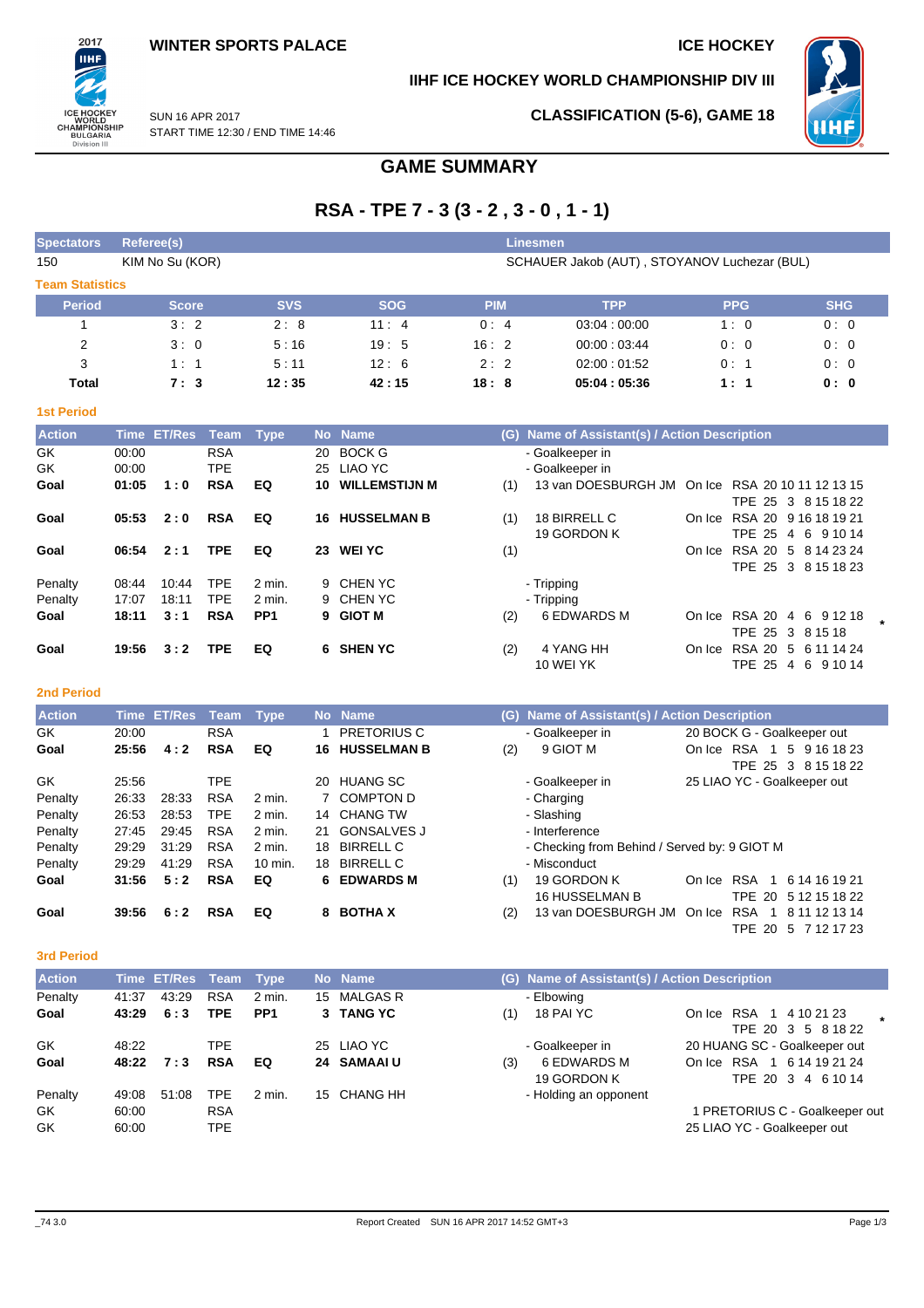## **WINTER SPORTS PALACE ICE HOCKEY**

START TIME 12:30 / END TIME 14:46

SUN 16 APR 2017



## **IIHF ICE HOCKEY WORLD CHAMPIONSHIP DIV III**



## **CLASSIFICATION (5-6), GAME 18**

**Goalkeeper Records**

#### **Team : RSA - South Africa Team : TPE - Chinese Taipei**<br>
Team : TPE - Chinese Taipei

| No Name                | SOG A | SVS <b>SVS</b> | <b>MIP</b> | No Name             | <b>SOG</b> | <b>SVS</b> | <b>MIP</b> |
|------------------------|-------|----------------|------------|---------------------|------------|------------|------------|
| <b>PRETORIUS Charl</b> |       | 10             | 40:00      | 25 LIAO Yu-Cheng    | 15.        | 11         | 37:34      |
| 20 BOCK Gary           |       |                | 20:00      | 20 HUANG Sheng-Chun |            | 24         | 22:26      |

#### **Game Statistics**

| Team : RSA (black)   |                                   |   |                |          |                |                |                         |                |       |                |                      |              |                        |             |
|----------------------|-----------------------------------|---|----------------|----------|----------------|----------------|-------------------------|----------------|-------|----------------|----------------------|--------------|------------------------|-------------|
|                      | <b>Head Coach: TODD Alexander</b> |   |                |          |                |                |                         |                |       |                | <b>Shots on Goal</b> |              |                        |             |
| <b>No Pos</b>        | <b>Name</b>                       | G | Α              | P        | <b>PIM</b>     | $FO+$          | FO-                     | $FO+/-$        | FO%   |                | $\overline{2}$       | $\mathbf{3}$ | <b>OT</b><br><b>TS</b> | $+/-$       |
| 9 F                  | GIOT Marc +A                      |   |                | 2        | 0              | 0              | 0                       | 0              | 0.00  | 2              | $\mathbf 0$          | 2            | 4                      | $+2$        |
| D<br>12 <sup>2</sup> | MARAIS Andre +C                   | 0 | 0              | 0        | 0              | 0              | 0                       | 0              | 0.00  |                | 2                    | 2            | 5                      | $+2$        |
| F<br>16              | <b>HUSSELMAN Brandon</b>          | 2 |                | 3        | 0              | 0              | 0                       | 0              | 0.00  | 1              | 2                    |              | 4                      | $+3$        |
| $\mathsf{F}$<br>18   | <b>BIRRELL Cameron</b>            | 0 |                |          | 12             | 8              | 3                       | 5              | 72.73 | 0              | $\Omega$             | 0            | 0                      | $+2$        |
| 23 D                 | <b>BREMNER Callum</b>             | 0 | 0              | 0        | $\Omega$       | $\mathbf 0$    | 0                       | 0              | 0.00  | 0              | $\Omega$             | 0            | 0                      | $\mathbf 0$ |
| 4 F                  | VALADAS Joaquim                   | 0 | 0              | 0        | 0              | 0              | 0                       | 0              | 0.00  | 0              |                      | 0            |                        | 0           |
| D<br>5               | MAGMOED Deen                      | 0 | $\Omega$       | $\Omega$ | 0              | 0              | 0                       | 0              | 0.00  | 0              |                      |              | 2                      | $-1$        |
| 7 F                  | <b>COMPTON Dylan</b>              | 0 | 0              |          | 2              | 2              | 2                       | $\Omega$       | 50.00 | 1              | $\Omega$             |              | 2                      | 0           |
| F<br>8               | BOTHA Xander (BP)                 |   | 0              |          | $\mathbf 0$    | $\mathbf 0$    | $\overline{\mathbf{4}}$ | $-4$           | 0.00  | 0              | 4                    |              | 5                      | $\mathbf 0$ |
| D<br>21              | GONSALVES Jason                   | 0 | $\Omega$       | 0        | $\overline{2}$ | 0              | 0                       | $\Omega$       | 0.00  | $\overline{2}$ | 1                    |              | 4                      | $+3$        |
| F<br>6               | <b>EDWARDS Michael</b>            |   | $\overline{2}$ | 3        | 0              | 7              | 5                       | $\overline{2}$ | 58.33 | 0              | 1                    |              | 2                      | $+1$        |
| D<br>11              | <b>VERWEY Denzil</b>              | 0 | 0              | 0        | 0              | 0              | 0                       | 0              | 0.00  | 0              | 0                    | 0            | 0                      | $+1$        |
| F<br>14              | de JAGER Marinus                  | 0 | $\Omega$       | 0        | 0              | 0              | 0                       | $\Omega$       | 0.00  | 0              | $\Omega$             | 0            | 0                      | $+1$        |
| D<br>19              | <b>GORDON Keenan</b>              | 0 | 3              | 3        | 0              | 0              | 0                       | 0              | 0.00  | 0              |                      | 0            |                        | $+3$        |
| 24 F                 | <b>SAMAAI Uthman</b>              |   | 0              |          | $\Omega$       | $\overline{2}$ | $\overline{2}$          | $\Omega$       | 50.00 | 2              | 4                    |              | 7                      | $-1$        |
| F<br>10 <sup>1</sup> | <b>WILLEMSTIJN Marinus</b>        |   | 0              |          | 0              | 1              |                         | 0              | 50.00 | 2              | 0                    | 0            | 2                      | $+1$        |
| F<br>13              | van DOESBURGH Jean-Michel         | 0 | $\overline{2}$ | 2        | 0              | 4              | 5                       | -1             | 44.44 | 0              | 0                    | 0            | 0                      | $+2$        |
| D<br>15              | <b>MALGAS Reelan</b>              | 0 | 0              | 0        | $\overline{2}$ | $\mathbf 0$    | $\Omega$                | 0              | 0.00  | 0              | 2                    |              | 3                      | $+1$        |
| GK                   | <b>PRETORIUS Charl</b>            | 0 | 0              | 0        | 0              |                |                         |                |       |                | 0                    | 0            | 0                      |             |
| 20 GK                | <b>BOCK Gary</b>                  | 0 | $\Omega$       | $\Omega$ | $\Omega$       |                |                         |                |       | 0              | $\Omega$             | $\Omega$     | 0                      |             |
| <b>Total</b>         |                                   | 7 | 10             | 17       | 18             | 24             | 22                      | 2              | 52.17 | 11             | 19                   | 12           | 42                     |             |

## **Team : TPE (white)**

|                   | Head Coach: LANG Ryan Conrad |    |          |             |                |                |          |         |       |   |                | <b>Shots on Goal</b> |                |             |  |
|-------------------|------------------------------|----|----------|-------------|----------------|----------------|----------|---------|-------|---|----------------|----------------------|----------------|-------------|--|
| <b>No Pos</b>     | <b>Name</b>                  | G. | A        | P           | <b>PIM</b>     | $FO+$          | FO-      | $FO+/-$ | FO%   |   | $\overline{2}$ | <b>OT</b><br>3       | <b>TS</b>      | $+/-$       |  |
| 4 F               | YANG Hsiao-Hao +A            | 0  |          | 1           | 0              | 0              | 0        | 0       | 0.00  | 0 | 0              | 0                    | 0              | $-1$        |  |
| F<br>6            | SHEN Yen-Chin +C             |    | 0        |             | 0              | 8              |          |         | 53.33 |   |                | 2                    | 4              | $-1$        |  |
| F<br>9            | CHEN Yen-Chih                | 0  | 0        | $\Omega$    | 4              | 0              | 0        | 0       | 0.00  | 0 | 0              | $\Omega$             | 0              | 0           |  |
| F<br>10           | WEI Yu-Ku                    | 0  |          |             | 0              |                |          | 0       | 50.00 |   | 0              |                      | $\overline{2}$ | $-1$        |  |
| 14 D              | <b>CHANG Tse-Wei</b>         | 0  | 0        | $\Omega$    | $\overline{2}$ | 0              | $\Omega$ | 0       | 0.00  | 0 | 1              | $\overline{2}$       | 3              | $-1$        |  |
| 3 D               | TANG Yi-Cheng                |    | 0        | 1           | 0              | 0              | 0        | 0       | 0.00  | 0 | 1              |                      | 2              | $-2$        |  |
| $\mathsf{F}$<br>8 | LIN Tzu-Chieh (BP)           | 0  | 0        | $\Omega$    | 0              | 4              | 3        | 1       | 57.14 | 0 | 0              | $\Omega$             | 0              | $-1$        |  |
| D<br>15           | CHANG Hsing-Han +A           | 0  | 0        | $\Omega$    | $\overline{2}$ | 0              | 0        | 0       | 0.00  | 0 | 0              | 0                    | 0              | $-2$        |  |
| F<br>18           | PAI Yu-Chi                   | 0  |          |             | 0              | 1              | 2        | $-1$    | 33.33 | 0 | 0              | 0                    | 0              | $-2$        |  |
| 22 F              | <b>TSENG Ha-Ting</b>         | 0  | 0        | $\mathbf 0$ | $\mathbf 0$    | 0              | 3        | $-3$    | 0.00  |   | $\overline{1}$ | $\Omega$             | $\overline{2}$ | $-3$        |  |
| 5 D               | <b>CHANG Han-Yuan</b>        | 0  | 0        | 0           | 0              | 0              | 0        | 0       | 0.00  | 0 | 0              | 0                    | 0              | $-2$        |  |
| 7 F               | CHANG Kai-Tai                | 0  | 0        | 0           | 0              | 0              | $\Omega$ | 0       | 0.00  | 0 | 0              | $\Omega$             | 0              | $-1$        |  |
| F<br>12           | YANG Cheng-Yu                | 0  | $\Omega$ | $\Omega$    | $\mathbf 0$    | $\overline{7}$ | 5        | 2       | 58.33 | 0 | 1              | 0                    | 1              | $-2$        |  |
| 17 F              | HSU Meng-Che                 | 0  | 0        | $\mathbf 0$ | 0              | 0              | 0        | 0       | 0.00  | 0 | 0              | 0                    | 0              | $-1$        |  |
| 24 F              | <b>TANG Tzu-Yi</b>           | 0  | 0        | $\mathbf 0$ | $\mathbf 0$    | 0              | $\Omega$ | 0       | 0.00  | 0 | $\mathbf 0$    | $\Omega$             | $\mathbf 0$    | $\mathbf 0$ |  |
| 2 F               | YANG Hsiao-Yi                | 0  | 0        | 0           | 0              | 0              | 0        | 0       | 0.00  | 0 | 0              | 0                    | 0              | 0           |  |
| 11 D              | <b>HUANG Sheng-Chieh</b>     | 0  | 0        | $\mathbf 0$ | 0              | 0              | 0        | 0       | 0.00  | 0 | $\mathbf 0$    | $\Omega$             | 0              | 0           |  |
| 23 F              | WEI Yu-Chieh                 |    | 0        |             | 0              | 1              | 3        | $-2$    | 25.00 |   | 0              | 0                    |                | $\mathbf 0$ |  |
| GK<br>20          | <b>HUANG Sheng-Chun</b>      | 0  | 0        | 0           | 0              |                |          |         |       | 0 | 0              | 0                    | 0              |             |  |
| 25 GK             | LIAO Yu-Cheng                | 0  | 0        | $\mathbf 0$ | $\mathbf 0$    |                |          |         |       | 0 | 0              | $\Omega$             | 0              |             |  |
| Total             |                              | 3  | 3        | 6           | 8              | 22             | 24       | -2      | 47.83 | 4 | 5              | 6                    | 15             |             |  |